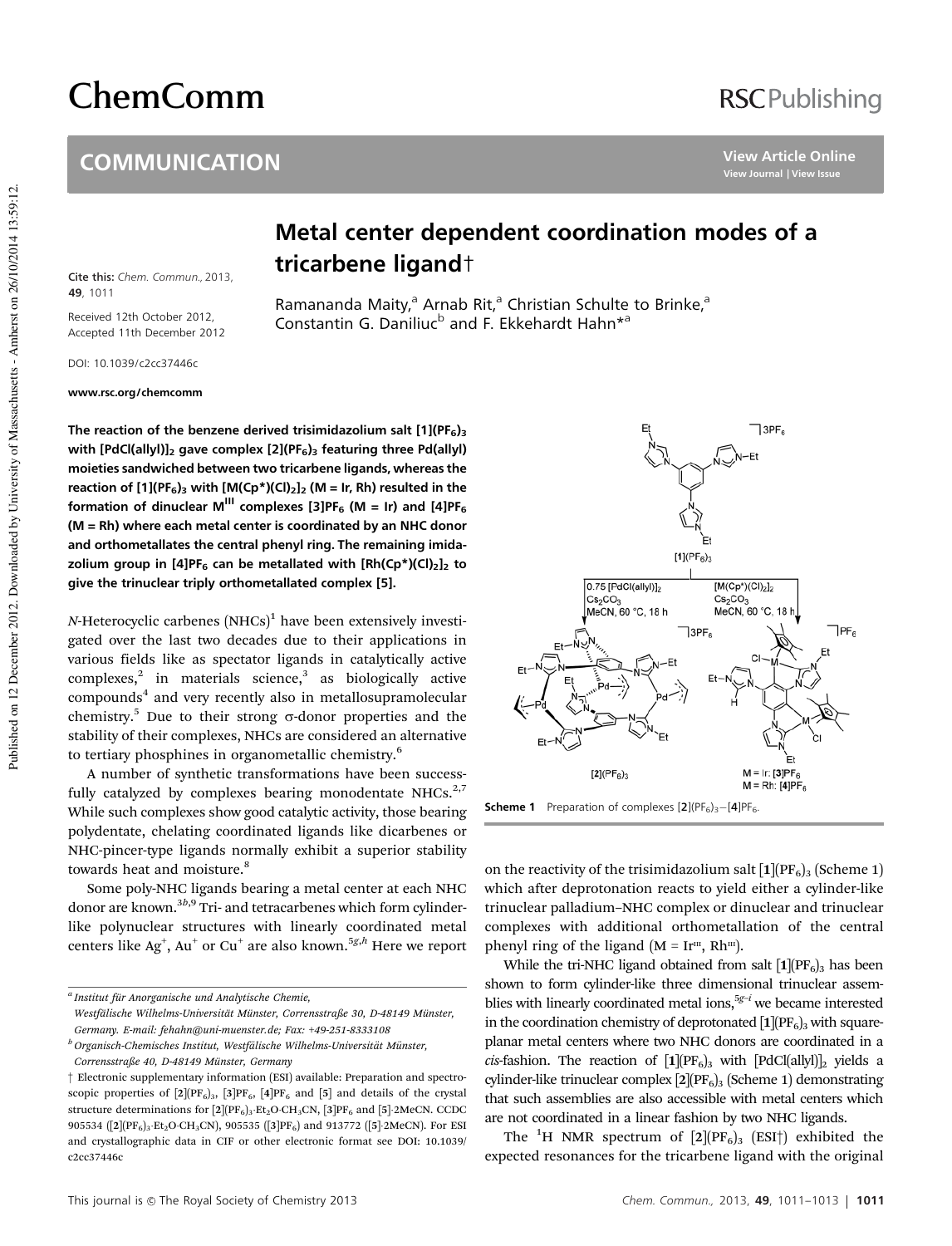

**Fig. 1** Molecular structure of the trication [2]<sup>3+</sup> in [2](PF<sub>6</sub>)<sub>3</sub>.CH<sub>3</sub>CN-Et<sub>2</sub>O (hydrogen atoms have been omitted and only the first atom of the N-ethyl substituents is shown). The palladium atoms reside on a crystallographic mirror plane which bisects the cation. Selected bond distances (Å) and angles ( $\degree$ ): ranges Pd–C<sub>NHC</sub> 2.057(7)–2.068(6), Pd–C<sub>allyl</sub> 2.160(10)–2.198(7), N–C<sub>NHC</sub> 1.355(8)–1.381(8); ranges C<sub>NHC</sub>–Pd–C<sub>NHC</sub> 91.2(4)–95.5(4), N–C<sub>NHC</sub>–N 103.7(6)–104.4(5).

imidazolium C2-H signal for  $[1](PF_6)$ <sub>3</sub> at  $\delta = 9.15$  ppm<sup>5h</sup> missing for  $[2](PF_6)$ <sub>3</sub>. The <sup>13</sup>C NMR spectrum showed the characteristic resonance for the C<sub>NHC</sub> atoms at  $\delta$  = 176.6 ppm. The ESI mass spectrum of  $[2] (PF_6)$ <sub>3</sub> showing peaks for the cationic complex ions  $[[2](PF_6)_3-nPF_6]^{n^+}$   $(n = 1-3)$  as strongest signals supports the formation of the tripalladium complex as depicted in Scheme 1. The  $^{13}$ C NMR data indicate fluxionality of the cation caused by potentially different orientations of the palladium atoms relative to each other thereby eliminating the *C*3-symmetry.

An X-ray diffraction study on crystals of composition  $[2]$ (PF<sub>6</sub>)<sub>3</sub>·CH<sub>3</sub>CN·Et<sub>2</sub>O confirmed the formation of the cylinderlike trinuclear palladium complex cation  $[2]^{3+}$ . Two *cis*positions at each palladium atom occupied by two NHC donors from two different tricarbene ligands with unspectacular Pd–C distances<sup>10</sup> and the remaining coordination sites at the Pd<sup>II</sup> center are occupied by an  $\eta^3$ -coordinated allyl ligand (Fig. 1, see ESI†).

The two central aryl rings of the tricarbene ligands are oriented in a coplanar fashion with a centroid to centroid separation of 3.712 Å indicating  $\pi \cdot \cdot \pi$  interactions between these rings.<sup>11</sup> The complex cation  $[2]^{3+}$  does not possess a cavity large enough for the encapsulation of multiatom substrates and consequently no encapsulation of solvent molecules or anions was observed. The three palladium atoms feature nonbonding  $Pd \cdots Pd$  distances in the range of 6.9156(10)–7.2267(9) Å.

Reaction of 1 equiv. of  $[1](PF_6)$ <sub>3</sub> with 1.5 equiv. of  $[M(Cp^*)(Cl)_2]_2$  (M = Ir, Rh) in the presence of  $Cs_2CO_3$  (to absorb the formed HCl) yielded the unexpected doubly cyclometallated complexes  $[3]PF_6$  and  $[4]PF_6$ , featuring one unreacted imidazolium group at each ligand (Scheme 1). Variation of the reaction conditions or the amount of reagents did not lead to different reaction products *e.g.* no activation of the remaining imidazolium group or formation of a trinuclear species was observed.



Fig. 2 Molecular structure of the cation  $[3]^+$  in  $[3]$ PF<sub>6</sub> (hydrogen atoms except H1 have been omitted and only the first atom of each of the N-ethyl substituents is shown). Selected bond distances  $(A)$  and angles  $(°)$ : Ir1–Cl1 2.4305(9), Ir1–C9 1.987(4), Ir1–C14 2.089(3), Ir2–Cl2 2.4395(9), Ir2–C16 1.989(4), Ir2-C21 2.091(3), N1-C1 1.319(5), N2-C1 1.334(5), range N-CNHC 1.347(5)-1.364(4); Cl1–Ir1–C9 88.40(10), Cl1–Ir1–C14 96.04(9), C9–Ir1–C14 77.76(13), Cl2–Ir2–C16 89.16(10), Cl2–Ir2–C21 93.60(9), C16–Ir2–C21 76.72(14), N1–C1–N2 108.4(4), N3–C9–N4 105.1(3), N5–C16–N6 105.3(3).

The <sup>1</sup>H NMR spectra show the characteristic resonances for the C2–H imidazolium protons at  $\delta = 10.04$  ([3]PF<sub>6</sub>) and 10.19 ([4]PF<sub>6</sub>) ppm, respectively (ESI<sup>†</sup>). The  $^{13}C_1^{1}H$ } NMR spectra revealed, as expected, two resonances for the carbene carbon atoms of each dinuclear complex ([3]PF<sub>6</sub>:  $\delta$  = 165.5 and 163.6 ppm; [4]PF<sub>6</sub>:  $\delta$  = 182.7 (d, <sup>1</sup>J<sub>C,Rh</sub> = 53.7 Hz) and 180.7  $(d, {}^{1}J_{C, Rh} = 51.8$  Hz) ppm).<sup>13</sup> Potential isomers of  $[3]^{+}$  and  $[4]^{+}$ caused by differences in the orientation of the Cp\* rings relative to the central phenylene ring were not detected either by NMR spectroscopy or X-ray crystallography.

The double orthometallation of the central phenylene group was confirmed by 2D correlation NMR spectroscopy. The observed Rh and C<sub>aryl</sub> coupling as well as the upfield shift found for the non-orthometallated phenyl carbon atoms are clear indications of the double metallation of the aromatic ring and the presence of free imidazolium groups.

An X-ray diffraction analysis of crystals of  $[3]PF_6$  confirmed the connectivity and coordination geometry of the cation  $[3]$ <sup>+</sup> (Fig. 2, see ESI<sup>†</sup>). The NHC moieties in  $[3]^{+}$  feature typical parameters for coordinated *N*-heterocyclic carbenes. Two five membered iridacycles result from the orthometallation. The Ir–C<sub>NHC</sub> bond lengths are shorter (1.987(4) and 1.989(4)  $\AA$ <sup>12</sup> than the Ir-C<sub>aryl</sub> bond lengths  $(2.089(3)$  and  $2.091(3)$  Å). The bite angles  $C_{NHC}$ -Ir- $C_{\text{aryl}}$  found for the chelate units in [3]<sup>+</sup>  $(77.76(13)°$  and 76.72(14)°) fall in the expected range.<sup>12*c*,*d*</sup>

Currently it is not clear why the metallation of the trisimidazolium cation  $[1]^{3+}$  stops after formation of only two metallacycles in the dimetallated cations  $[3]^{+}$  and  $[4]^{+}$ . We therefore studied alternative methods for the synthesis of a trimetallated derivative of  $\left[1\right]^{3+}$ . The more reactive salt  $\left[1\right]{{\text{Br}}_3}$ reacts with  $[Rh(Cp<sup>*</sup>)(Cl)<sub>2</sub>]$  to give initially the dimetallated complex  $[4]$ Br which upon reaction with Ag<sub>2</sub>O followed by addition of 0.5 equiv.  $[Rh(Cp*)(Cl)_2]_2$  yields the trinuclear triply orthometallated neutral complex [5] in 53% yield (Scheme 2).

The <sup>13</sup>C{<sup>1</sup>H} NMR spectrum of [5] (ESI<sup>†</sup>) reveals only one resonance for the carbene carbon atoms of the  $C_3$ -symmetric trinuclear complex. The triple orthometallation of the central